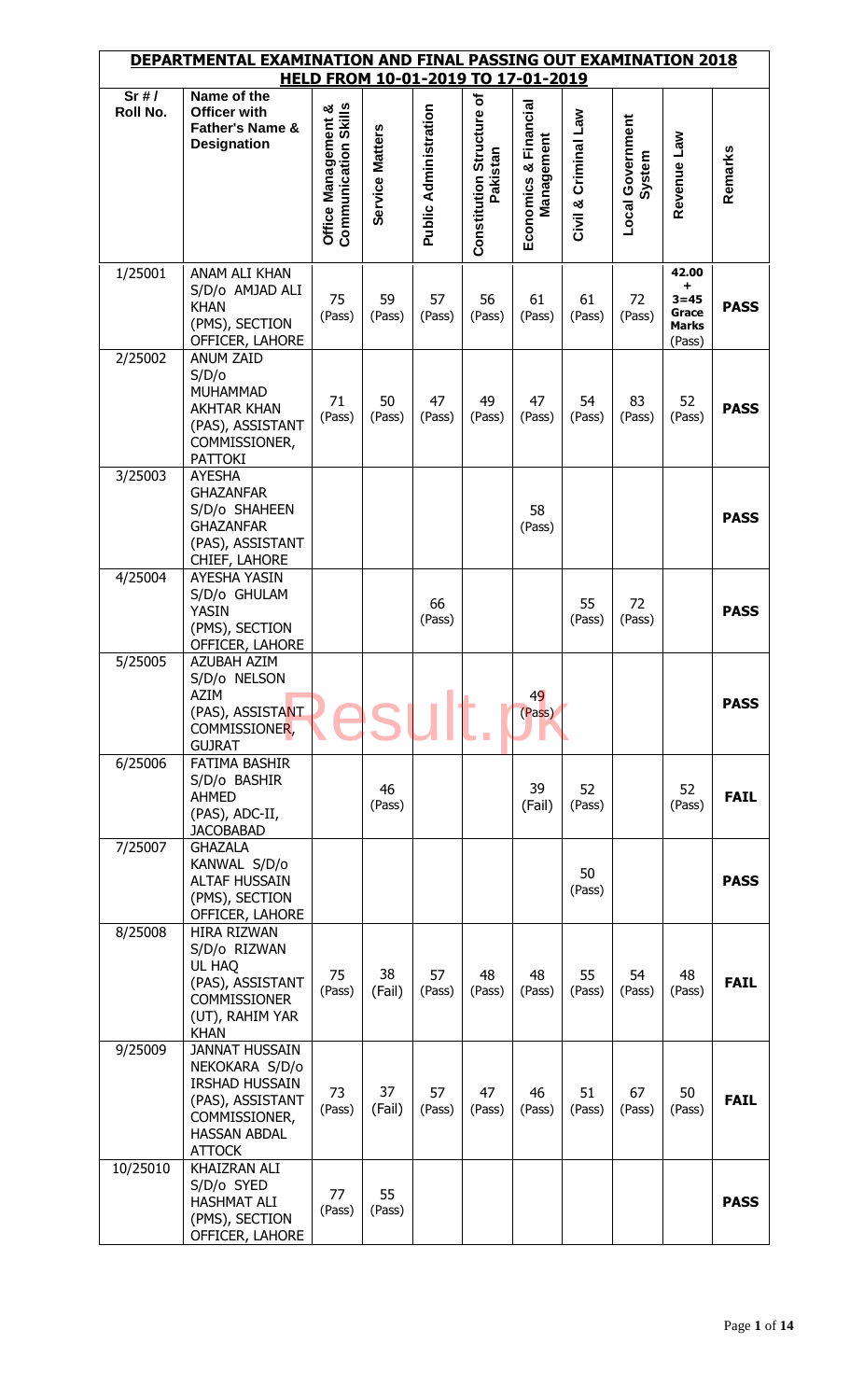|          | DEPARTMENTAL EXAMINATION AND FINAL PASSING OUT EXAMINATION 2018                                                                                                     |                                                    |                 | HELD FROM 10-01-2019 TO 17-01-2019 |                                       |                                        |                         |                                   |              |             |
|----------|---------------------------------------------------------------------------------------------------------------------------------------------------------------------|----------------------------------------------------|-----------------|------------------------------------|---------------------------------------|----------------------------------------|-------------------------|-----------------------------------|--------------|-------------|
| Sr#/     | Name of the                                                                                                                                                         |                                                    |                 |                                    |                                       |                                        |                         |                                   |              |             |
| Roll No. | <b>Officer with</b><br>Father's Name &<br><b>Designation</b>                                                                                                        | <b>Communication Skills</b><br>Office Management & | Service Matters | <b>Public Administration</b>       | Constitution Structure of<br>Pakistan | Financial<br>Management<br>Economics & | Criminal Law<br>Civil & | <b>Local Government</b><br>System | Revenue Law  | Remarks     |
| 11/25011 | <b>MARZIA SALEEM</b><br>S/D/o SALEEM<br><b>AKBAR</b><br>(PAS), ASSISTANT<br>COMMISSIONER,<br><b>ATTOCK</b>                                                          | 69<br>(Pass)                                       | 45<br>(Pass)    | 52<br>(Pass)                       | 49<br>(Pass)                          | 51<br>(Pass)                           | 52<br>(Pass)            | 54<br>(Pass)                      | 54<br>(Pass) | <b>PASS</b> |
| 12/25013 | RABIA S/D/o<br><b>MUHAMMAD</b><br><b>BUKHSH</b><br>(PAS), ASSISTANT<br><b>COMMISSIONER</b><br>(UT), RAHIM YAR<br><b>KHAN</b>                                        | 59<br>(Pass)                                       | 41<br>(Fail)    | 46<br>(Pass)                       | 48<br>(Pass)                          | 39<br>(Fail)                           | 55<br>(Pass)            | 60<br>(Pass)                      | 46<br>(Pass) | <b>FAIL</b> |
| 13/25014 | RAFIA QAYYUM<br>S/D/o ABDUL<br>QAYYUM<br>(PAS), ASSISTANT<br><b>COMMISSIONER</b><br>(UT), SAHIWAL                                                                   | 81<br>(Pass)                                       | 64<br>(Pass)    | 58<br>(Pass)                       | 48<br>(Pass)                          | 47<br>(Pass)                           | 52<br>(Pass)            | 69<br>(Pass)                      | 56<br>(Pass) | <b>PASS</b> |
| 14/25015 | SARAH JAVED<br>S/D/o JAVED<br><b>INAYAT</b><br>(PAS), ASSISTANT<br>COMMISSIONER,<br><b>HYDERABAD</b>                                                                | 65<br>(Pass)                                       | 38<br>(Fail)    | 53<br>(Pass)                       | 48<br>(Pass)                          | 37<br>(Fail)                           | 53<br>(Pass)            | 85<br>(Pass)                      | 40<br>(Fail) | <b>FAIL</b> |
| 15/25016 | <b>SEEMAL</b><br>MUSHTAQ S/D/o<br>MUSHTAQ AHMAD<br>(PMS), SECTION<br>OFFICER, LAHORE                                                                                | 72<br>(Pass)                                       | 60<br>(Pass)    | 69<br>(Pass)                       | 50<br>(Pass)                          | 45<br>(Pass)                           | 53<br>(Pass)            | 92<br>(Pass)                      | 58<br>(Pass) | <b>PASS</b> |
| 16/25018 | <b>SONIA MEMON</b><br>S/D/o<br><b>MUHAMMAD</b><br><b>AKMAL MEMON</b><br>(PAS), OSD, SG &<br>CD, SINDH.                                                              |                                                    |                 |                                    |                                       | 50<br>(Pass)                           |                         |                                   |              | <b>PASS</b> |
| 17/25020 | SYEDA AMNA<br><b>MOUDOODI</b><br>S/D/o SYED<br><b>HAIDER FAROOQ</b><br><b>MOUDOODI</b><br>(PAS), ASSISTANT<br><b>COMMISSIONER</b><br>$(UT)$ ,<br><b>SHEIKHUPURA</b> | 74<br>(Pass)                                       | 29<br>(Fail)    | 48<br>(Pass)                       | 45<br>(Pass)                          | 56<br>(Pass)                           | 47<br>(Pass)            | 81<br>(Pass)                      | 52<br>(Pass) | <b>FAIL</b> |
| 18/25021 | <b>ZAHRA DASTGIR</b><br>S/D/o RANA<br><b>GHULAM</b><br><b>DASTGIR</b><br>(PAS), ASSISTANT<br>COMMISSIONER,<br><b>MURIDKE</b><br><b>SHEIKHUPURA</b>                  |                                                    | 53<br>(Pass)    |                                    |                                       | 40<br>(Fail)                           |                         |                                   |              | <b>FAIL</b> |
| 19/25022 | AAMIR IFTIKHAR<br>S/D/O<br><b>CHAUDHRY</b><br>IFTIKHAR AHMED<br>(PMS), SECTION<br>OFFICER, LAHORE                                                                   |                                                    |                 |                                    |                                       |                                        | 54<br>(Pass)            |                                   | 50<br>(Pass) | <b>PASS</b> |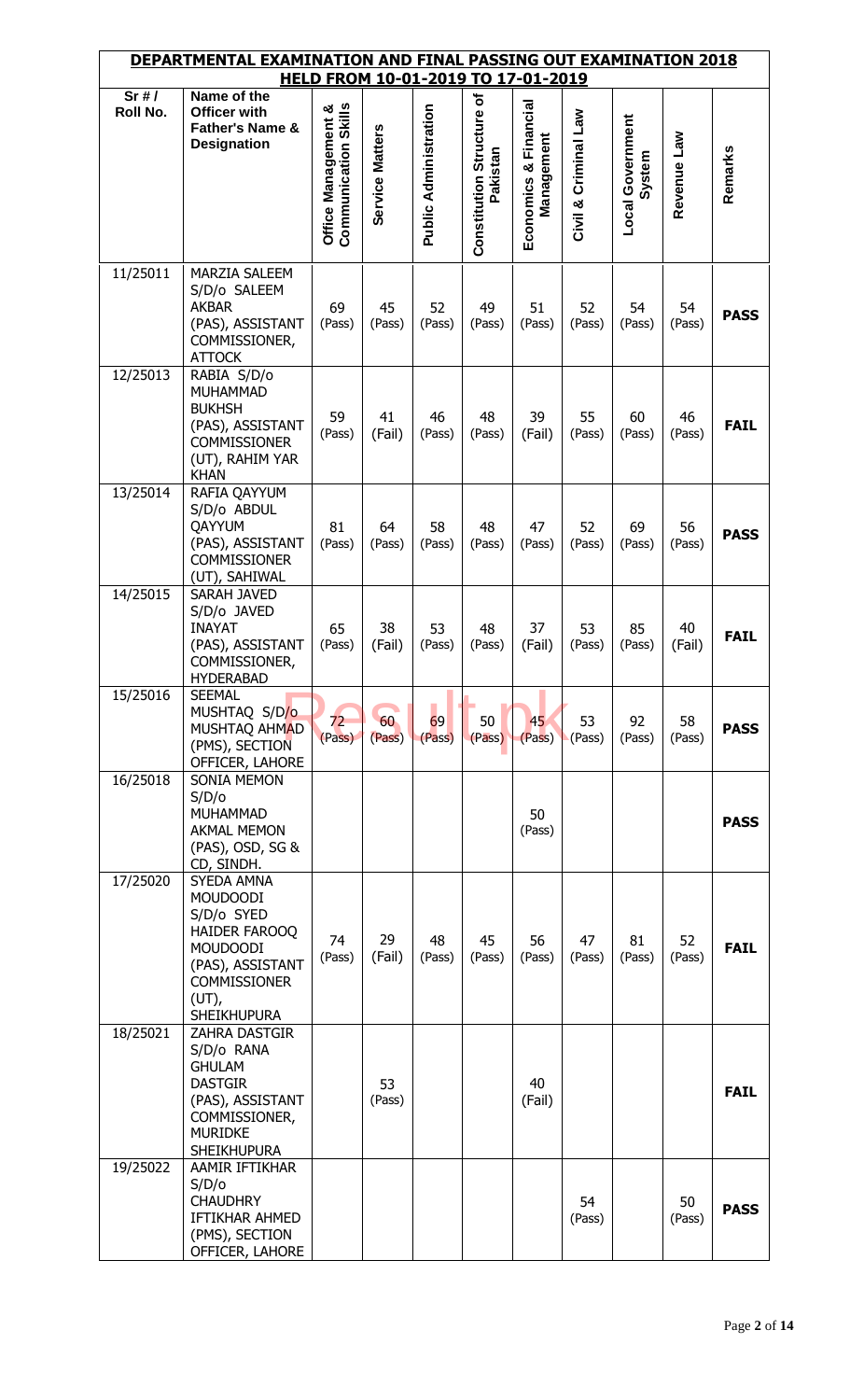|          | <u>DEPARTMENTAL EXAMINATION AND FINAL PASSING OUT EXAMINATION 2018</u>                                                 |                                                    |                 |                       |                                       | HELD FROM 10-01-2019 TO 17-01-2019  |                      |                            |              |             |
|----------|------------------------------------------------------------------------------------------------------------------------|----------------------------------------------------|-----------------|-----------------------|---------------------------------------|-------------------------------------|----------------------|----------------------------|--------------|-------------|
| Sr#/     | Name of the                                                                                                            |                                                    |                 |                       |                                       |                                     |                      |                            |              |             |
| Roll No. | <b>Officer with</b><br>Father's Name &<br><b>Designation</b>                                                           | <b>Communication Skills</b><br>Office Management & | Service Matters | Public Administration | Constitution Structure of<br>Pakistan | Economics & Financial<br>Management | Civil & Criminal Law | Local Government<br>System | Revenue Law  | Remarks     |
| 20/25023 | AAMIR MEHMOOD<br>S/D/O<br><b>MUHAMMAD</b><br><b>RAFIQUE</b><br>(PMS), SECTION<br>OFFICER, LAHORE                       | 82<br>(Pass)                                       | 53<br>(Pass)    | 60<br>(Pass)          | 48<br>(Pass)                          | 65<br>(Pass)                        | 55<br>(Pass)         | 68<br>(Pass)               | 54<br>(Pass) | <b>PASS</b> |
| 21/25024 | <b>ABDUL MAJEED</b><br>S/D/o<br><b>MUHAMMAD</b><br><b>SHARIF</b><br>(PMS), SECTION<br>OFFICER, LAHORE                  | 58<br>(Pass)                                       | 33<br>(Fail)    | 46<br>(Pass)          | 38<br>(Fail)                          | 39<br>(Fail)                        | 46<br>(Pass)         | 67<br>(Pass)               | 44<br>(Fail) | <b>FAIL</b> |
| 22/25025 | <b>ABDUL REHMAN</b><br>KHAN S/D/o<br><b>AZMAT ULLAH</b><br><b>KHAN</b><br>(PMS), SECTION<br>OFFICER, LAHORE            |                                                    |                 | 54<br>(Pass)          |                                       |                                     |                      |                            |              | <b>PASS</b> |
| 23/25027 | <b>AHMAD NAVEED</b><br>SOHRI S/D/o<br><b>KHADIM HUSSAIN</b><br><b>GHAURI</b><br>(PMS), SECTION<br>OFFICER, LAHORE      |                                                    | 35<br>(Fail)    |                       |                                       |                                     |                      |                            | 48<br>(Pass) | <b>FAIL</b> |
| 24/25028 | AHMED AYYAZ<br>S/D/o SAEED<br><b>AHMAD</b><br>(PMS), SECTION<br>OFFICER, LAHORE                                        | 33 <sup>2</sup><br>(Fail)                          | 27<br>(Fail)    | 22<br>(Fail)          | 37 <sub>1</sub><br>(Fail)<br>a a      | 20<br>(Fail)                        | 50<br>(Pass)         | 68<br>(Pass)               | 48<br>(Pass) | <b>FAIL</b> |
| 25/25036 | <b>ANWAR ALI</b><br>S/D/o<br><b>MUHAMMAD</b><br><b>RAMZAN</b><br>(PMS), SECTION<br>OFFICER, LAHORE                     |                                                    |                 |                       |                                       | 48<br>(Pass)                        | 59<br>(Pass)         |                            |              | <b>PASS</b> |
| 26/25041 | <b>BILAL BIN ABDUL</b><br>HAFEEZ S/D/o<br><b>ABDUL HAFEEZ</b><br>(PMS), SUB<br><b>REGISTRAR</b><br><b>DGBT, LAHORE</b> |                                                    |                 |                       |                                       | 45<br>(Pass)                        |                      |                            | 48<br>(Pass) | <b>PASS</b> |
| 27/25042 | <b>BILAL HASSAN</b><br>S/D/o HASSAN<br>MUHAMMAD<br>(PAS), ASSISTANT<br>COMMISSIONER,<br><b>CHILAS</b>                  | 67<br>(Pass)                                       | 46<br>(Pass)    | 62<br>(Pass)          | 45<br>(Pass)                          | 45<br>(Pass)                        | 59<br>(Pass)         | 63<br>(Pass)               | 48<br>(Pass) | <b>PASS</b> |
| 28/25043 | <b>BILAWAL ALI</b><br>S/D/o ATTIQUE<br>UR REHMAN<br>(PMS), SECTION<br>OFFICER, LAHORE                                  | 82<br>(Pass)                                       | 59<br>(Pass)    | 68<br>(Pass)          | 48<br>(Pass)                          | 54<br>(Pass)                        | 55<br>(Pass)         | 69<br>(Pass)               | 48<br>(Pass) | <b>PASS</b> |
| 29/25045 | FAROOQ AHMED<br>S/D/o<br><b>MUHAMMAD</b><br>ALLAH WASAYA<br>(PMS), SECTION<br>OFFICER, LAHORE                          |                                                    |                 |                       |                                       | 53<br>(Pass)                        |                      |                            |              | <b>PASS</b> |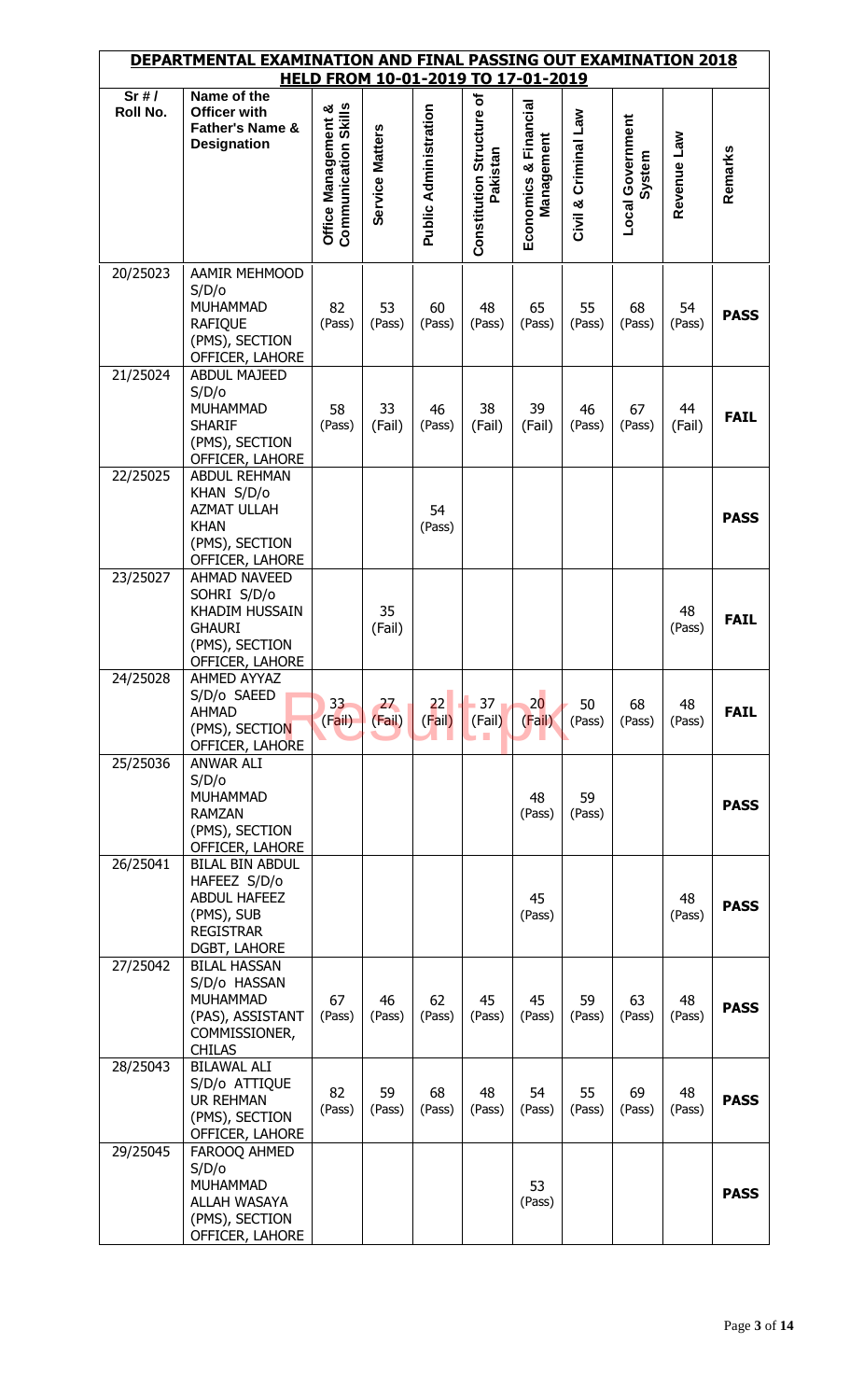|                      | DEPARTMENTAL EXAMINATION AND FINAL PASSING OUT EXAMINATION 2018                                                                                  |                                                    |                 | HELD FROM 10-01-2019 TO 17-01-2019 |                                       |                                     |                         |                                   |              |             |
|----------------------|--------------------------------------------------------------------------------------------------------------------------------------------------|----------------------------------------------------|-----------------|------------------------------------|---------------------------------------|-------------------------------------|-------------------------|-----------------------------------|--------------|-------------|
| Sr#/                 | Name of the                                                                                                                                      |                                                    |                 |                                    |                                       |                                     |                         |                                   |              |             |
| Roll No.             | Officer with<br>Father's Name &<br><b>Designation</b>                                                                                            | <b>Communication Skills</b><br>Office Management & | Service Matters | <b>Public Administration</b>       | Constitution Structure of<br>Pakistan | Economics & Financial<br>Management | Criminal Law<br>Civil & | <b>Local Government</b><br>System | Revenue Law  | Remarks     |
| 30/25046             | <b>FAYYAZ ALI</b><br>S/D/O<br><b>MUHAMMAD</b><br>SADIQUE<br>(PMS), SECTION<br>OFFICER, LAHORE                                                    |                                                    |                 |                                    |                                       | 53<br>(Pass)                        |                         |                                   |              | <b>PASS</b> |
| 31/25047             | <b>FAZAIL</b><br><b>MUDASSAR</b><br>S/D/o<br><b>MUHAMMAD</b><br>ASLAM TAHIR UL<br>QADRI<br>(PMS), SECTION<br>OFFICER, LAHORE                     | 66<br>(Pass)                                       | 37<br>(Fail)    | 63<br>(Pass)                       | 45<br>(Pass)                          | 35<br>(Fail)                        | 52<br>(Pass)            | 72<br>(Pass)                      | 50<br>(Pass) | <b>FAIL</b> |
| 32/25049             | <b>GHULAM</b><br>MURTAZA S/D/o<br><b>GHANY</b><br><b>MUHAMMAD</b><br>(PMS), SECTION<br>OFFICER, LAHORE                                           | 85<br>(Pass)                                       | 60<br>(Pass)    | 62<br>(Pass)                       | 49<br>(Pass)                          | 45<br>(Pass)                        | 57<br>(Pass)            | 79<br>(Pass)                      | 54<br>(Pass) | <b>PASS</b> |
| 33/25050             | <b>GOHAR ZAMAN</b><br>WAZIR S/D/o<br><b>MIR GHULAM</b><br><b>KHAN</b><br>(PAS), ASSISTANT<br>COMMISSIONER,<br>MIANWALI                           | 88<br>(Pass)                                       | 46              | 60<br>$(Pass)$ $(Pass)$ $(Pass)$   | 47                                    | 47<br>(Pass)                        | 56<br>(Pass)            | 81<br>(Pass)                      | 46<br>(Pass) | <b>PASS</b> |
| 34/25051<br>35/25052 | <b>HAFIZ IMRAN</b><br>NASEER S/D/o<br><b>NASEER AHMED</b><br><b>SHAIQ</b><br>(PMS), SECTION<br>OFFICER, LAHORE<br><b>HAFIZ</b>                   |                                                    |                 |                                    |                                       |                                     | 49<br>(Pass)            |                                   | 45<br>(Pass) | <b>PASS</b> |
|                      | <b>MUHAMMAD</b><br>IMRAN S/D/o<br><b>MUHAMMAD</b><br><b>BAKHSH</b><br>(PMS), SECTION<br>OFFICER, LAHORE                                          |                                                    |                 |                                    |                                       | 32<br>(Fail)                        |                         |                                   | 48<br>(Pass) | <b>FAIL</b> |
| 36/25053             | <b>IJAZ ABDUL</b><br>KARIM S/D/o<br><b>HAJI ABDUL</b><br><b>KARIM</b><br>(S & GAD (PMS)),<br><b>MOTOR</b><br><b>TRANSPORT</b><br>OFFICER, LAHORE |                                                    |                 |                                    |                                       | 39<br>(Fail)                        | 46<br>(Pass)            |                                   | 42<br>(Fail) | <b>FAIL</b> |
| 37/25055<br>38/25057 | <b>IRFAN MARTIN</b><br>S/D/o MARTIN<br>JAMIL<br>(PMS), SECTION<br>OFFICER, LAHORE<br><b>KHALID ABBASS</b>                                        | 58<br>(Pass)                                       | 45<br>(Pass)    | 45<br>(Pass)                       | 38<br>(Fail)                          | 45<br>(Pass)                        | 47<br>(Pass)            | 60<br>(Pass)                      | 42<br>(Fail) | <b>FAIL</b> |
|                      | S/D/o MACHHIA<br>(PMS), DEPUTY<br>DIRECTOR FOOD,<br><b>FAISALABAD</b>                                                                            |                                                    |                 |                                    |                                       |                                     |                         |                                   | 48<br>(Pass) | <b>PASS</b> |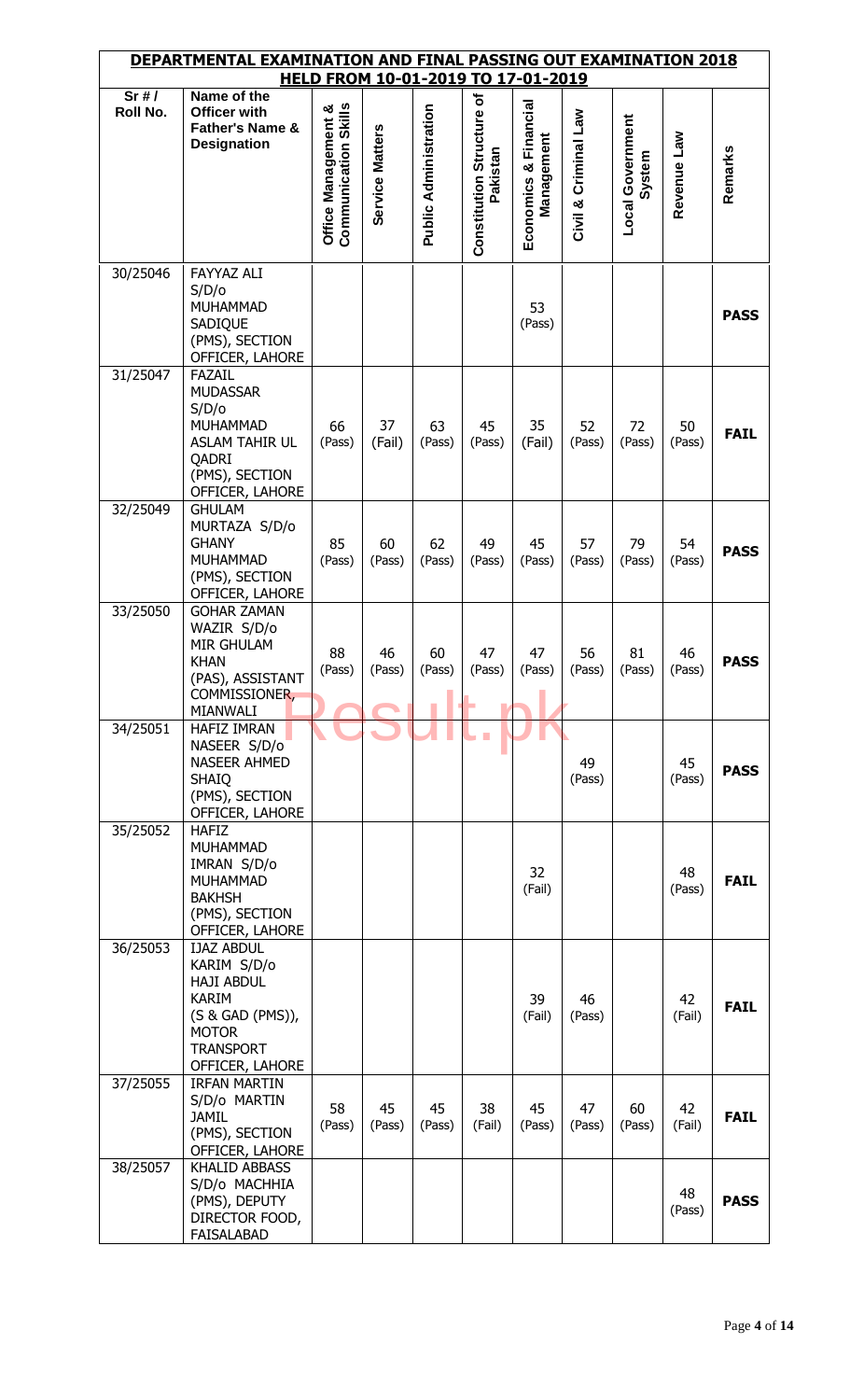|          | DEPARTMENTAL EXAMINATION AND FINAL PASSING OUT EXAMINATION 2018<br>HELD FROM 10-01-2019 TO 17-01-2019                                                   |                                             |                 |                              |                                                           |                                        |                      |                                   |              |             |  |  |
|----------|---------------------------------------------------------------------------------------------------------------------------------------------------------|---------------------------------------------|-----------------|------------------------------|-----------------------------------------------------------|----------------------------------------|----------------------|-----------------------------------|--------------|-------------|--|--|
| Sr#/     | Name of the                                                                                                                                             |                                             |                 |                              |                                                           |                                        |                      |                                   |              |             |  |  |
| Roll No. | Officer with<br>Father's Name &<br><b>Designation</b>                                                                                                   | Communication Skills<br>Office Management & | Service Matters | <b>Public Administration</b> | Constitution Structure of<br>Pakistan                     | Financial<br>Management<br>Economics & | Civil & Criminal Law | <b>Local Government</b><br>System | Revenue Law  | Remarks     |  |  |
| 39/25058 | <b>KHAWAJA</b><br><b>MUHAMMAD</b><br><b>UMAIR</b><br>MEHMOOD S/D/o<br><b>KHAWAJA</b><br>SALAHUDDIN<br><b>AKBAR</b><br>(PMS), SECTION<br>OFFICER, LAHORE | 83<br>(Pass)                                | 55<br>(Pass)    | 56<br>(Pass)                 | 41.00<br>÷<br>$4 = 45$<br>Grace<br><b>Marks</b><br>(Pass) | 56<br>(Pass)                           | 59<br>(Pass)         | 64<br>(Pass)                      | 48<br>(Pass) | <b>PASS</b> |  |  |
| 40/25059 | LIAQUAT ALI<br>S/D/o NOOR<br>MUHAMMAD<br>(PAS), ASSISTANT<br>COMMISSIONER,<br>RAWALPINDI                                                                |                                             |                 |                              |                                                           | 33<br>(Fail)                           |                      |                                   |              | <b>FAIL</b> |  |  |
| 41/25060 | <b>MANZOOR</b><br>AHMAD S/D/o<br>MUHAMMAD<br><b>HANIF</b><br>(PMS), SECTION<br>OFFICER, LAHORE                                                          | 71<br>(Pass)                                | 29<br>(Fail)    | 38<br>(Fail)                 | 39<br>(Fail)                                              | 38<br>(Fail)                           | 53<br>(Pass)         | 69<br>(Pass)                      | 38<br>(Fail) | <b>FAIL</b> |  |  |
| 42/25061 | MIRZA WALEED<br>BAIG S/D/o<br>MIRZA JAMIL<br><b>BAIG</b><br>(PAS), ASSISTANT<br><b>COMMISSIONER</b><br>(UT), KHAIRPUR                                   | 88<br>(Pass)                                | 51<br>(Pass)    | 55<br>(Pass)                 | 39<br>(Fail)                                              | 46<br>(Pass)                           | 56<br>(Pass)         | 78<br>(Pass)                      | 46<br>(Pass) | <b>FAIL</b> |  |  |
| 43/25062 | MUBARIK ALI<br>RAZA S/D/o<br>MUHAMMAD<br><b>SIDDIQUE</b><br>(PMS), OSD, ON<br><b>TRAINING IN</b><br><b>TURKEY</b>                                       | 90<br>(Pass)                                | 48<br>(Pass)    | 54<br>(Pass)                 | 50<br>(Pass)                                              | 37<br>(Fail)                           | 56<br>(Pass)         | 78<br>(Pass)                      | 48<br>(Pass) | <b>FAIL</b> |  |  |
| 44/25063 | MUDASSAR ARIF<br>S/D/o ARIF ALI<br>(PMS), D.S. B. O.<br>R, LAHORE                                                                                       | 54<br>(Pass)                                | 16<br>(Fail)    | 45<br>(Pass)                 | 38<br>(Fail)                                              | 16<br>(Fail)                           | 40<br>(Fail)         | 63<br>(Pass)                      | 45<br>(Pass) | <b>FAIL</b> |  |  |
| 45/25064 | <b>MUDDASSIR</b><br>MUMTAZ S/D/o<br><b>MUMTAZ</b><br><b>HUSSAIN</b><br>(PMS), SECTION<br>OFFICER, PUNJAB                                                |                                             |                 |                              |                                                           | 45<br>(Pass)                           |                      |                                   | 52<br>(Pass) | <b>PASS</b> |  |  |
| 46/25065 | MUHAMMAD<br><b>ABDULLAH</b><br>MAHMOOD S/D/o<br>CH. SARWAR<br><b>MAHMOOD</b><br>(PAS), ASSISTANT<br>COMMISSIONER,<br><b>CHARSADDA</b>                   | 81<br>(Pass)                                | 57<br>(Pass)    | 52<br>(Pass)                 | 48<br>(Pass)                                              | 45<br>(Pass)                           | 58<br>(Pass)         | 70<br>(Pass)                      | 48<br>(Pass) | <b>PASS</b> |  |  |
| 47/25066 | MUHAMMAD ABID<br>SHABIR S/D/o<br><b>GHULAM SHABIR</b><br>(PMS), SECTION<br>OFFICER, LAHORE                                                              |                                             | 20<br>(Fail)    |                              |                                                           | 14<br>(Fail)                           | 54<br>(Pass)         |                                   |              | <b>FAIL</b> |  |  |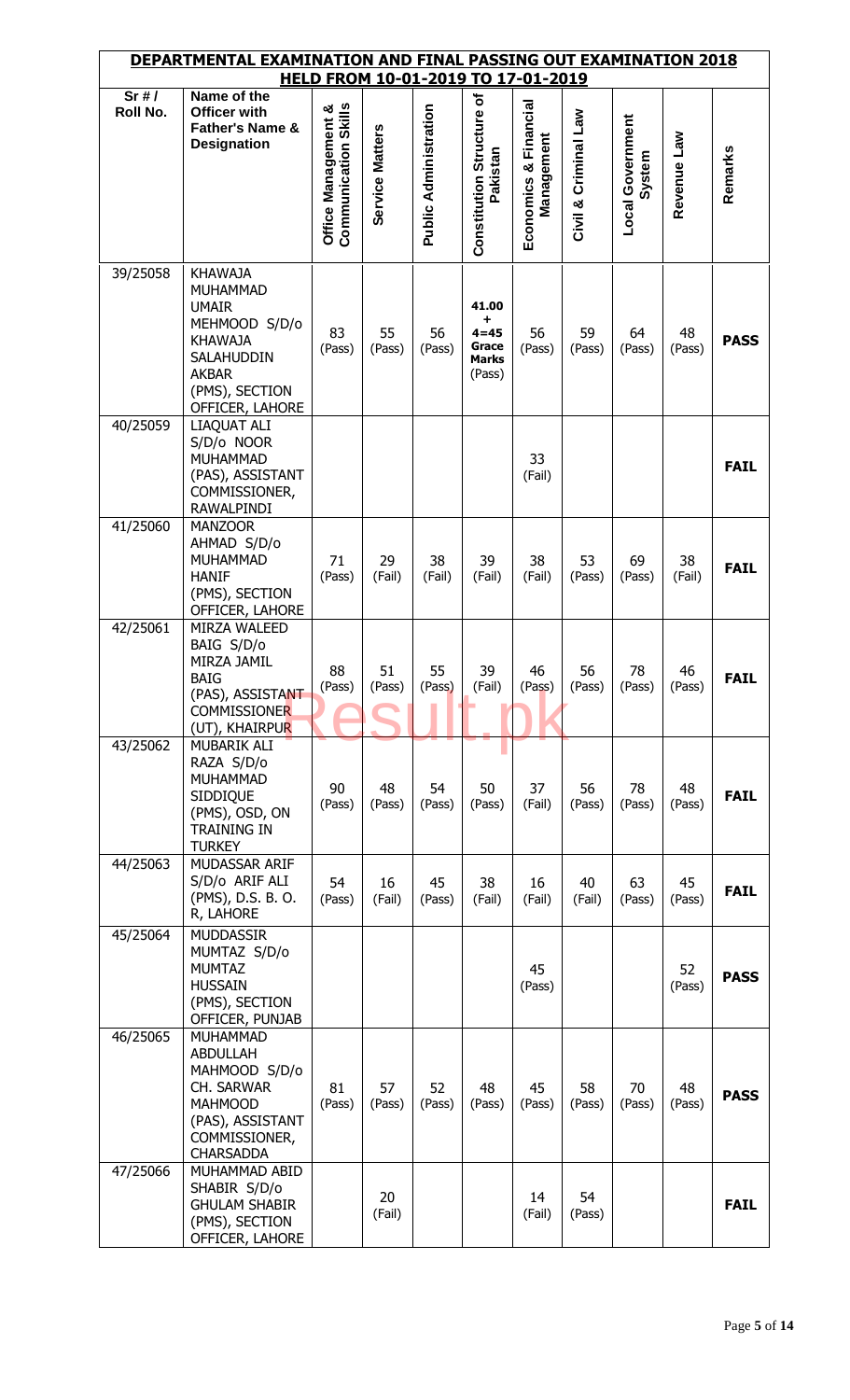|          | DEPARTMENTAL EXAMINATION AND FINAL PASSING OUT EXAMINATION 2018                                                                              |                                                    |                 |                              |                                       | HELD FROM 10-01-2019 TO 17-01-2019                  |                         |                                   |              |             |
|----------|----------------------------------------------------------------------------------------------------------------------------------------------|----------------------------------------------------|-----------------|------------------------------|---------------------------------------|-----------------------------------------------------|-------------------------|-----------------------------------|--------------|-------------|
| Sr#/     | Name of the                                                                                                                                  |                                                    |                 |                              |                                       |                                                     |                         |                                   |              |             |
| Roll No. | Officer with<br><b>Father's Name &amp;</b><br><b>Designation</b>                                                                             | <b>Communication Skills</b><br>Office Management & | Service Matters | <b>Public Administration</b> | Constitution Structure of<br>Pakistan | Economics & Financial<br>Management                 | Criminal Law<br>Civil & | <b>Local Government</b><br>System | Revenue Law  | Remarks     |
| 48/25070 | <b>MUHAMMAD</b>                                                                                                                              |                                                    |                 |                              |                                       |                                                     |                         |                                   |              |             |
|          | <b>AJMAL BUTT</b><br>S/D/o<br>MUHAMMAD<br><b>ASLAM BUTT</b><br>(PMS), SECTION<br>OFFICER, LAHORE                                             | 23<br>(Fail)                                       | 19<br>(Fail)    | 28<br>(Fail)                 | 12<br>(Fail)                          | 13<br>(Fail)                                        | 45<br>(Pass)            | 73<br>(Pass)                      | 40<br>(Fail) | <b>FAIL</b> |
| 49/25071 | <b>MUHAMMAD</b><br><b>AKRAM BHATTI</b><br>S/D/o MIAN<br><b>CHIRAGH DIN</b><br>(PMS), SECTION<br>OFFICER, LAHORE                              | 42<br>(Fail)                                       | 21<br>(Fail)    | 24<br>(Fail)                 | 35<br>(Fail)                          | 19<br>(Fail)                                        | 45<br>(Pass)            | 54<br>(Pass)                      | 28<br>(Fail) | <b>FAIL</b> |
| 50/25073 | <b>MUHAMMAD</b><br>ANAS IQBAL<br>GORAYA S/D/o<br><b>MUHAMMAD</b><br><b>IQBAL GORAYA</b><br>(PAS), ASSISTANT<br>COMMISSIONER,<br><b>HUNZA</b> | 76<br>(Pass)                                       | 59<br>(Pass)    | 73<br>(Pass)                 | 49<br>(Pass)                          | 55<br>(Pass)                                        | 61<br>(Pass)            | 70<br>(Pass)                      | 54<br>(Pass) | <b>PASS</b> |
| 51/25075 | <b>MUHAMMAD</b><br><b>ASAD ULLAH</b><br>S/D/o<br><b>MUHAMMAD</b><br><b>ABDULLAH</b><br>(PMS), SECTION<br>OFFICER, LAHORE                     |                                                    |                 |                              | 41<br>(Fail)                          | 23<br>(Fail)                                        | 48<br>(Pass)            |                                   | 34<br>(Fail) | <b>FAIL</b> |
| 52/25077 | <b>MUHAMMAD</b><br>AWAIS S/D/o<br><b>ABDUL AZIZ</b><br>(PMS), SECTION<br>OFFICER, LAHORE                                                     | 75<br>(Pass)                                       | 53<br>(Pass)    | 61<br>(Pass)                 | 47<br>(Pass)                          | 45<br>(Pass)                                        | 53<br>(Pass)            | 72<br>(Pass)                      | 48<br>(Pass) | <b>PASS</b> |
| 53/25079 | <b>MUHAMMAD</b><br><b>AYUB KHAN</b><br>S/D/o HAJI<br>CHIRAGH DIN<br>(PMS), SECTION<br>OFFICER, LAHORE                                        | 38<br>(Fail)                                       | 36<br>(Fail)    | 26<br>(Fail)                 | 40<br>(Fail)                          | $10\,$<br>(Fail)                                    | 45<br>(Pass)            |                                   | 32<br>(Fail) | <b>FAIL</b> |
| 54/25082 | <b>MUHAMMAD</b><br><b>FAZAL ABBAS</b><br>S/D/o MALI<br><b>AHMAD</b><br>(PMS), OSD, ON<br><b>TRAINING IN</b><br><b>TURKEY</b>                 | 81<br>(Pass)                                       | 52<br>(Pass)    | 68<br>(Pass)                 | 48<br>(Pass)                          | 51<br>(Pass)                                        | 60<br>(Pass)            | 66<br>(Pass)                      | 56<br>(Pass) | <b>PASS</b> |
| 55/25083 | <b>MUHAMMAD</b><br>HAIDER S/D/o<br>SHAHID NASIR<br><b>RAJA</b><br>(PMS),<br><b>PROBATIONER</b><br>(PMS), LAHORE                              | 85<br>(Pass)                                       | 58<br>(Pass)    | 71<br>(Pass)                 | 47<br>(Pass)                          | 47<br>(Pass)                                        | 57<br>(Pass)            | 62<br>(Pass)                      | 52<br>(Pass) | <b>PASS</b> |
| 56/25085 | <b>MUHAMMAD</b><br><b>HASSAAN TARIQ</b><br>S/D/o TARIQ<br><b>MEHMOOD</b><br>(PAS), ASSISTANT<br><b>COMMISSIONER</b><br>(UT), HYDERABAD       | 79<br>(Pass)                                       | 58<br>(Pass)    | 69<br>(Pass)                 | 45<br>(Pass)                          | 40.00<br>٠.<br>$5 = 45$<br>Grace<br>Marks<br>(Pass) | 64<br>(Pass)            | 64<br>(Pass)                      | 50<br>(Pass) | <b>PASS</b> |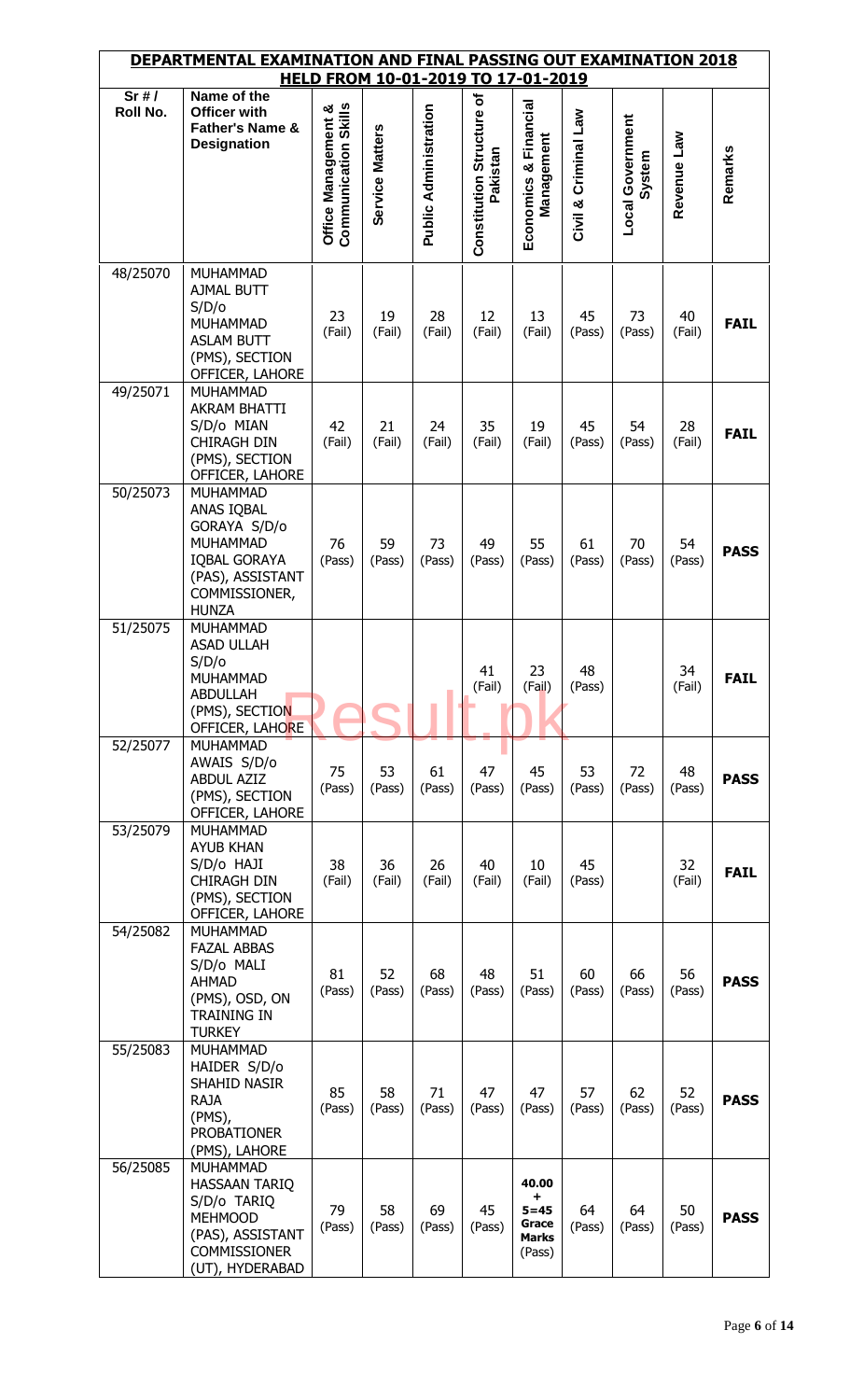| <u>DEPARTMENTAL EXAMINATION AND FINAL PASSING OUT EXAMINATION 2018</u><br>HELD FROM 10-01-2019 TO 17-01-2019 |                                                                                                                                                                                |                                                    |                 |                              |                                       |                                     |                      |                                   |              |             |  |
|--------------------------------------------------------------------------------------------------------------|--------------------------------------------------------------------------------------------------------------------------------------------------------------------------------|----------------------------------------------------|-----------------|------------------------------|---------------------------------------|-------------------------------------|----------------------|-----------------------------------|--------------|-------------|--|
| Sr#/                                                                                                         | Name of the                                                                                                                                                                    |                                                    |                 |                              |                                       |                                     |                      |                                   |              |             |  |
| Roll No.                                                                                                     | Officer with<br>Father's Name &<br><b>Designation</b>                                                                                                                          | <b>Communication Skills</b><br>Office Management & | Service Matters | <b>Public Administration</b> | Constitution Structure of<br>Pakistan | Economics & Financial<br>Management | Civil & Criminal Law | <b>Local Government</b><br>System | Revenue Law  | Remarks     |  |
| 57/25086                                                                                                     | MUHAMMAD<br><b>IMRAN ARSHAD</b><br>S/D/O<br><b>MUHAMMAD</b><br><b>ARSHAD KHAN</b><br>(PMS), SECTION<br>OFFICER, LAHORE                                                         | 66<br>(Pass)                                       | 36<br>(Fail)    | 70<br>(Pass)                 | 42<br>(Fail)                          |                                     | 57<br>(Pass)         |                                   | 46<br>(Pass) | <b>FAIL</b> |  |
| 58/25088                                                                                                     | <b>MUHAMMAD</b><br>IQBAL S/D/o<br>KHUDA BAKHSH<br>(PMS), SECTION<br>OFFICER, LAHORE                                                                                            |                                                    | 30<br>(Fail)    | 13<br>(Fail)                 | 34<br>(Fail)                          | 16<br>(Fail)                        | 28<br>(Fail)         | 78<br>(Pass)                      | 42<br>(Fail) | <b>FAIL</b> |  |
| 59/25089                                                                                                     | <b>MUHAMMAD</b><br>IRFAN S/D/o<br><b>MUHAMMAD</b><br><b>NAWAZ</b><br>(PMS), SECTION<br>OFFICER, LAHORE                                                                         | 24<br>(Fail)                                       | 20<br>(Fail)    | 35<br>(Fail)                 | 22<br>(Fail)                          | 1<br>(Fail)                         | 13<br>(Fail)         | 5<br>(Fail)                       | 34<br>(Fail) | <b>FAIL</b> |  |
| 60/25090                                                                                                     | <b>MUHAMMAD</b><br>IZHAR UL HAQ<br>S/D/o EHSAN UL<br><b>HAQ BAJWA</b><br>(PMS), SECTION<br>OFFICER, LAHORE                                                                     |                                                    |                 |                              |                                       | 35<br>(Fail)                        | 58<br>(Pass)         |                                   |              | <b>FAIL</b> |  |
| 61/25091                                                                                                     | <b>MUHAMMAD</b><br>JAMIL S/D/o<br><b>MUHAMMAD</b><br><b>MUNIR</b><br>(PMS), SECTION<br>OFFICER, LAHORE                                                                         |                                                    |                 |                              |                                       |                                     | 54<br>(Pass)         |                                   |              | <b>PASS</b> |  |
| 62/25092                                                                                                     | <b>MUHAMMAD</b><br><b>MUBEEN AHSAN</b><br>S/D/O<br><b>MUHAMMAD</b><br><b>AHSAN</b><br>(PMS), SECTION<br>OFFICER, LAHORE                                                        |                                                    |                 |                              |                                       | 45<br>(Pass)                        | 54<br>(Pass)         |                                   |              | <b>PASS</b> |  |
| 63/25093                                                                                                     | <b>MUHAMMAD</b><br>MUTHAR AMIN<br>HAYAT WATTOO<br>S/D/O<br><b>MUHAMMAD</b><br><b>FAKHAR HAYAT</b><br><b>KHAN</b><br>(PAS), ASSISTANT<br><b>COMMISSIONER</b><br>(UT), HYDERABAD | 66<br>(Pass)                                       | 45<br>(Pass)    | 58<br>(Pass)                 | 39<br>(Fail)                          | 31<br>(Fail)                        | 60<br>(Pass)         | 58<br>(Pass)                      | 56<br>(Pass) | <b>FAIL</b> |  |
| 64/25094                                                                                                     | MUHAMMAD<br>NABEEL RIAZ<br>S/D/o<br>MUHAMMAD RIAZ<br>(PAS), ASSISTANT<br>COMMISSIONER,<br><b>NAWABSHAH</b>                                                                     | 82<br>(Pass)                                       | 53<br>(Pass)    | 57<br>(Pass)                 | 39<br>(Fail)                          | 51<br>(Pass)                        | 57<br>(Pass)         | 81<br>(Pass)                      | 54<br>(Pass) | <b>FAIL</b> |  |
| 65/25096                                                                                                     | <b>MUHAMMAD</b><br>NAWAZ S/D/o<br>MUHAMMAD DIN<br>(PMS), SECTION<br>OFFICER, LAHORE                                                                                            |                                                    |                 | 55<br>(Pass)                 |                                       | 37<br>(Fail)                        | 58<br>(Pass)         |                                   | 51<br>(Pass) | <b>FAIL</b> |  |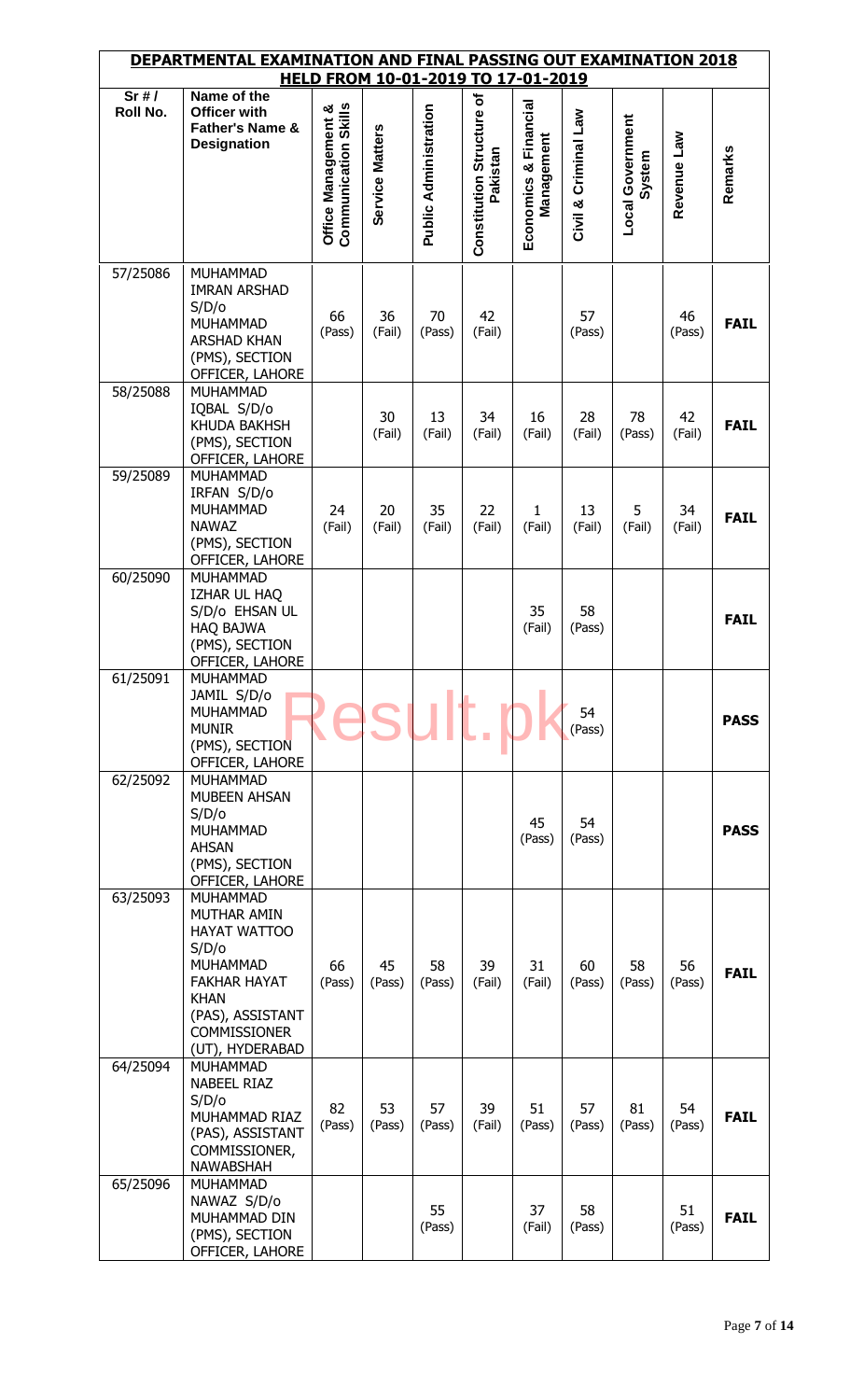|          | DEPARTMENTAL EXAMINATION AND FINAL PASSING OUT EXAMINATION 2018                                                                                                                   |                                                    |                          | HELD FROM 10-01-2019 TO 17-01-2019 |                                               |                                        |                         |                                   |              |             |
|----------|-----------------------------------------------------------------------------------------------------------------------------------------------------------------------------------|----------------------------------------------------|--------------------------|------------------------------------|-----------------------------------------------|----------------------------------------|-------------------------|-----------------------------------|--------------|-------------|
| Sr#/     | Name of the                                                                                                                                                                       |                                                    |                          |                                    |                                               |                                        |                         |                                   |              |             |
| Roll No. | Officer with<br><b>Father's Name &amp;</b><br><b>Designation</b>                                                                                                                  | <b>Communication Skills</b><br>Office Management & | Service Matters          | <b>Public Administration</b>       | Constitution Structure of<br>Pakistan         | Financial<br>Management<br>Economics & | Criminal Law<br>Civil & | <b>Local Government</b><br>System | Revenue Law  | Remarks     |
| 66/25098 | <b>MUHAMMAD</b><br><b>QASIM MEHBOOB</b><br>S/D/o<br><b>MUHAMMAD</b><br><b>AYUB KHAN</b><br>(PMS), SECTION<br>OFFICER, LAHORE                                                      |                                                    |                          |                                    |                                               | 45<br>(Pass)                           |                         |                                   |              | <b>PASS</b> |
| 67/25100 | MUHAMMAD SAIF<br>S/D/o<br>MUHAMMAD RIAZ<br>(PAS), ASSISTANT<br><b>COMMISSIONER</b><br>(UT), TOBA TEK<br><b>SINGH</b>                                                              | 57<br>(Pass)                                       | 40<br>(Fail)             | 70<br>(Pass)                       | 46<br>(Pass)                                  | 41<br>(Fail)                           | 59<br>(Pass)            | 65<br>(Pass)                      | 55<br>(Pass) | <b>FAIL</b> |
| 68/25102 | <b>MUHAMMAD</b><br><b>SHAHRUKH</b><br>CHEEMA S/D/o<br><b>MUHAMMAD</b><br>SHAHBAZ KHAN<br><b>CHEEMA</b><br>(PAS), ASSISTANT<br>COMMISSIONER,<br><b>SKINDARABAD</b><br><b>NAGAR</b> | 66<br>(Pass)                                       | 45<br>(Pass)             | 55<br>(Pass)                       | 50<br>(Pass)                                  | 63<br>(Pass)                           | 57<br>(Pass)            | 90<br>(Pass)                      | 58<br>(Pass) | <b>PASS</b> |
| 69/25104 | <b>MUHAMMAD</b><br>TARIQ S/D/o<br><b>ASGHAR ALI</b><br>(PMS), SECTION<br>OFFICER, LAHORE                                                                                          | 26<br>(Fail)                                       | 3 <sub>1</sub><br>(Fail) | $\bf{0}$<br>(Fail)                 | 16 <sub>1</sub><br>(Fail)<br><b>The State</b> | 14<br>(Fail)                           | 22<br>(Fail)            | 45<br>(Pass)                      | 46<br>(Pass) | <b>FAIL</b> |
| 70/25105 | <b>MUHAMMAD</b><br><b>UMAR ADNAN</b><br>KHATTAK S/D/o<br><b>AMIR GUL</b><br><b>KHATTAK</b><br>(TEHSILDAR),<br><b>SECTION</b><br>OFFICER, LAHORE                                   | 41<br>(Fail)                                       | 28<br>(Fail)             | 16<br>(Fail)                       | 32<br>(Fail)                                  | 18<br>(Fail)                           | 20<br>(Fail)            | 82<br>(Pass)                      | 47<br>(Pass) | <b>FAIL</b> |
| 71/25106 | <b>MUHAMMAD</b><br><b>USMAN ALI</b><br>S/D/o KHALID<br>MEHMOOD ALI<br>(PAS), ASSISTANT<br>COMMISSIONER,<br><b>GILGIT</b>                                                          | 66<br>(Pass)                                       | 26<br>(Fail)             | 61<br>(Pass)                       | 46<br>(Pass)                                  | 24<br>(Fail)                           | 60<br>(Pass)            | 66<br>(Pass)                      | 64<br>(Pass) | <b>FAIL</b> |
| 72/25108 | <b>MUHAMMAD</b><br>YOUSAF S/D/o<br>NAWAB DIN<br>(EX-PSS),<br><b>SECTION</b><br>OFFICER, LAHORE                                                                                    | 26<br>(Fail)                                       |                          |                                    |                                               |                                        |                         |                                   |              | <b>FAIL</b> |
| 73/25109 | MUHAMMAD<br>ZULQARNAIN<br>KHAN S/D/o<br><b>MANZOOR</b><br><b>HUSSAIN JAFREE</b><br>(PMS), SECTION<br>OFFICER, LAHORE                                                              |                                                    |                          |                                    |                                               | 48<br>(Pass)                           | 55<br>(Pass)            |                                   |              | <b>PASS</b> |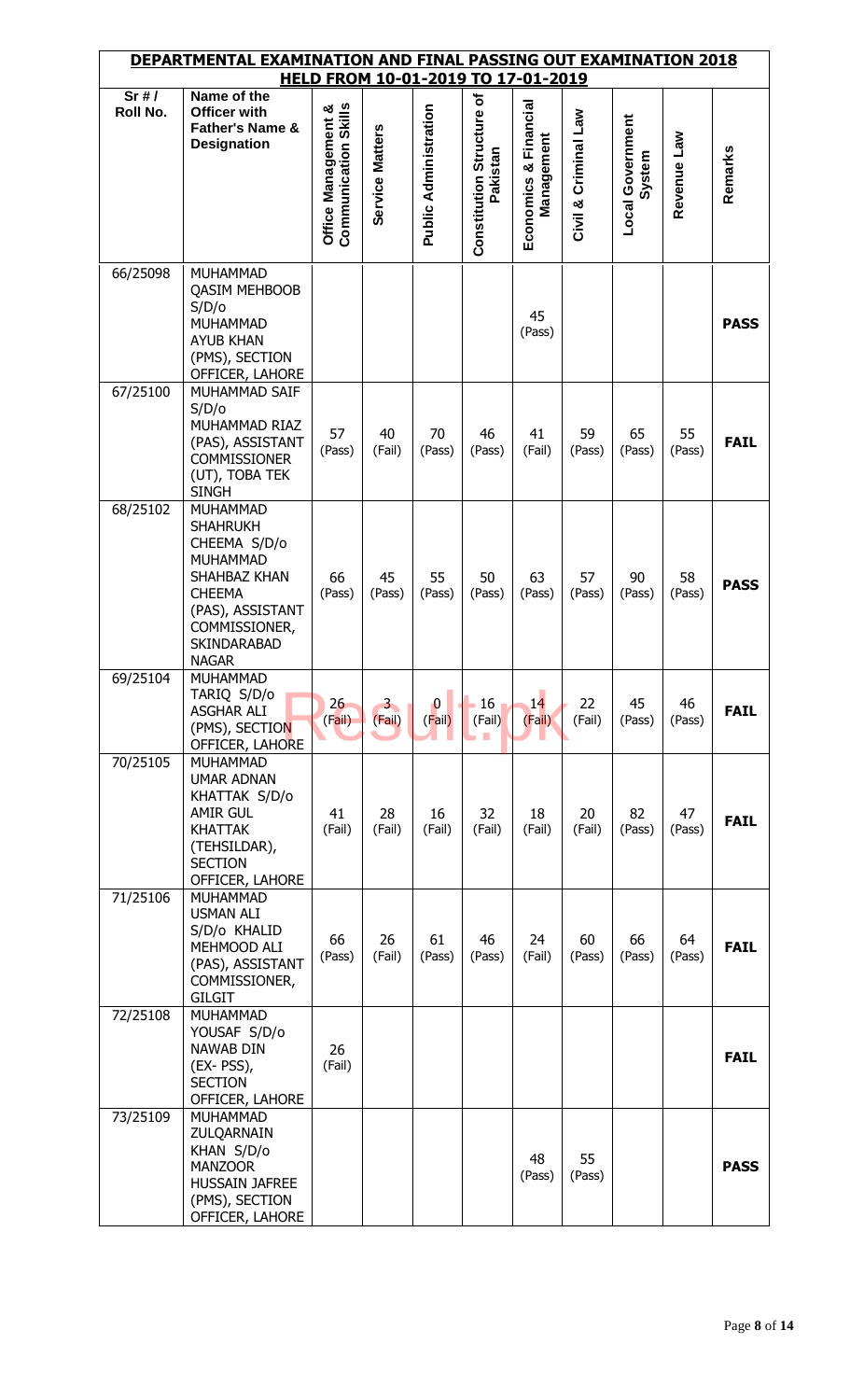|          | DEPARTMENTAL EXAMINATION AND FINAL PASSING OUT EXAMINATION 2018                                                                 |                                                    |                                                           |                              |                                       | HELD FROM 10-01-2019 TO 17-01-2019     |                         |                                   |              |             |
|----------|---------------------------------------------------------------------------------------------------------------------------------|----------------------------------------------------|-----------------------------------------------------------|------------------------------|---------------------------------------|----------------------------------------|-------------------------|-----------------------------------|--------------|-------------|
| Sr#/     | Name of the                                                                                                                     |                                                    |                                                           |                              |                                       |                                        |                         |                                   |              |             |
| Roll No. | <b>Officer with</b><br>Father's Name &<br><b>Designation</b>                                                                    | <b>Communication Skills</b><br>Office Management & | Service Matters                                           | <b>Public Administration</b> | Constitution Structure of<br>Pakistan | Financial<br>Management<br>Economics & | Criminal Law<br>Civil & | <b>Local Government</b><br>System | Revenue Law  | Remarks     |
| 74/25110 | <b>MUKKARAM</b><br>MUJEEB S/D/o<br><b>ASHRAF ALI</b><br>(PMS), SECTION<br>OFFICER, LAHORE                                       |                                                    |                                                           |                              |                                       | 45<br>(Pass)                           | 54<br>(Pass)            |                                   |              | <b>PASS</b> |
| 75/25111 | <b>NADEEM UL</b><br>GHANI S/D/o<br><b>ABDUL GHANI</b><br>(PMS), SECTION<br>OFFICER, LAHORE                                      |                                                    | 38<br>(Fail)                                              | 48<br>(Pass)                 |                                       | 17<br>(Fail)                           | 54<br>(Pass)            | 69<br>(Pass)                      | 36<br>(Fail) | <b>FAIL</b> |
| 76/25112 | <b>NASIR SHAHZAD</b><br>S/D/o ABDUL<br><b>REHMAN</b><br>(PMS), SECTION<br>OFFICER, LAHORE                                       |                                                    |                                                           |                              |                                       | 28<br>(Fail)                           |                         |                                   |              | <b>FAIL</b> |
| 77/25113 | <b>NAUMAN AFZAL</b><br>AWAN S/D/o<br><b>MALIK AFZAL</b><br><b>AWAN</b><br>(PAS), ASSISTANT<br>COMMISSIONER,<br><b>NAWABSHAH</b> | 66<br>(Pass)                                       | 49<br>(Pass)                                              | 60<br>(Pass)                 | 50<br>(Pass)                          | 50<br>(Pass)                           | 54<br>(Pass)            | 92<br>(Pass)                      | 60<br>(Pass) | <b>PASS</b> |
| 78/25114 | <b>NOMAN</b><br>MAHMOOD S/D/o<br>MAHMOOD UL<br><b>HASSAN</b><br>(PMS), SECTION<br>OFFICER, LAHORE                               | 67<br>(Pass)                                       | 45<br>(Pass)                                              | 69<br>(Pass)                 | 45<br>(Pass)                          | 61<br>(Pass)                           | 56<br>(Pass)            | 72<br>(Pass)                      | 58<br>(Pass) | <b>PASS</b> |
| 79/25116 | <b>NUAMAN ALI</b><br>S/D/o MANZOOR<br><b>HUSSAIN</b><br>(PMS), SECTION<br>OFFICER, LAHORE                                       |                                                    |                                                           |                              |                                       |                                        | 51<br>(Pass)            | 80<br>(Pass)                      | 54<br>(Pass) | <b>PASS</b> |
| 80/25117 | <b>OMER IFTIKHAR</b><br>SHERAZI S/D/o<br>IFTIKHAR AHMED<br><b>SHERAZI</b><br>(PAS), ASSISTANT<br>COMMISIONER,<br><b>PASRUR</b>  | 68<br>(Pass)                                       | 45<br>(Pass)                                              | 53<br>(Pass)                 | 48<br>(Pass)                          | 57<br>(Pass)                           | 60<br>(Pass)            | 89<br>(Pass)                      | 52<br>(Pass) | <b>PASS</b> |
| 81/25118 | <b>OSAMA SHAROON</b><br>S/D/o LIAQUAT<br>ALI KHAN NIAZI<br>(PMS), SECTION<br>OFFICER, LAHORE                                    |                                                    |                                                           |                              |                                       |                                        | 49<br>(Pass)            |                                   |              | <b>PASS</b> |
| 82/25120 | <b>QASIM IJAZ</b><br>S/D/o IJAZ<br><b>AHMED</b><br><b>TABASSUM</b><br>(PAS), ASSISTANT<br>COMMISSIONER,<br><b>HUNZA</b>         | 63<br>(Pass)                                       | 40.00<br>+<br>$5 = 45$<br>Grace<br><b>Marks</b><br>(Pass) | 62<br>(Pass)                 | 48<br>(Pass)                          | 50<br>(Pass)                           | 55<br>(Pass)            | 64<br>(Pass)                      | 58<br>(Pass) | <b>PASS</b> |
| 83/25121 | <b>RANA</b><br><b>AURANGZEB</b><br>S/D/o RANA<br>MUNAWAR KHAN<br>(PMS), SECTION<br>OFFICER, LAHORE                              |                                                    |                                                           |                              |                                       |                                        | 55<br>(Pass)            |                                   |              | <b>PASS</b> |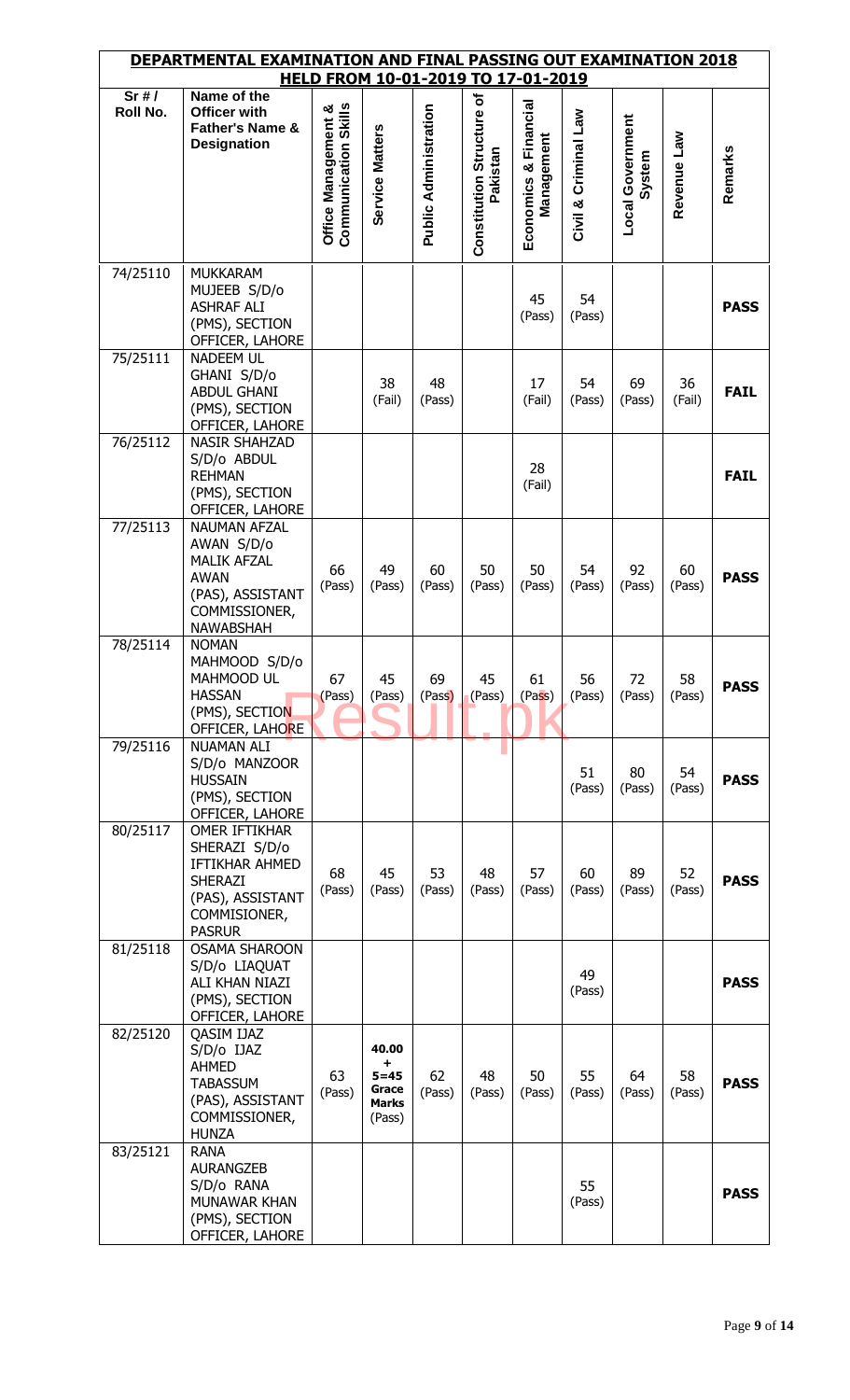|                      | DEPARTMENTAL EXAMINATION AND FINAL PASSING OUT EXAMINATION 2018                                                                                                                              |                                                    |                 |                              |                                       | HELD FROM 10-01-2019 TO 17-01-2019                         |                         |                                   |              |             |
|----------------------|----------------------------------------------------------------------------------------------------------------------------------------------------------------------------------------------|----------------------------------------------------|-----------------|------------------------------|---------------------------------------|------------------------------------------------------------|-------------------------|-----------------------------------|--------------|-------------|
| Sr#/<br>Roll No.     | Name of the<br><b>Officer with</b><br>Father's Name &<br><b>Designation</b>                                                                                                                  | <b>Communication Skills</b><br>Office Management & | Service Matters | <b>Public Administration</b> | Constitution Structure of<br>Pakistan | Financial<br>Management<br>Economics &                     | Criminal Law<br>Civil & | <b>Local Government</b><br>System | Revenue Law  | Remarks     |
| 84/25122             | RIZWAN ASHRAF<br>S/D/o<br><b>MUHAMMAD</b><br><b>ASHRAF</b><br>(PMS), SECTION<br>OFFICER, LAHORE                                                                                              | 55<br>(Pass)                                       | 45<br>(Pass)    | 62<br>(Pass)                 |                                       |                                                            |                         | 68<br>(Pass)                      | 56<br>(Pass) | <b>PASS</b> |
| 85/25123             | <b>RIZWAN NAZIR</b><br>S/D/o CH. NAZIR<br><b>AHMAD</b><br>(PAS), ASSISTANT<br><b>COMMISSIONER</b><br>(UT), JACOBABAD                                                                         | 53<br>(Pass)                                       | 46<br>(Pass)    | 46<br>(Pass)                 | 47<br>(Pass)                          | 55<br>(Pass)                                               | 55<br>(Pass)            | 60<br>(Pass)                      | 58<br>(Pass) | <b>PASS</b> |
| 86/25125             | <b>SAJID MUNEER</b><br>S/D/o KHAN<br><b>MUHAMMAD</b><br>(PMS), SECTION<br>OFFICER, LAHORE                                                                                                    |                                                    | 32<br>(Fail)    | 65<br>(Pass)                 | 45<br>(Pass)                          | 40<br>(Fail)                                               | 59<br>(Pass)            |                                   | 48<br>(Pass) | <b>FAIL</b> |
| 87/25126             | <b>SALMAN AHMAD</b><br>S/D/o GULZAR<br><b>AHMAD</b><br>(PMS), SECTION<br>OFFICER, LAHORE                                                                                                     |                                                    |                 |                              |                                       | 47<br>(Pass)                                               | 60<br>(Pass)            | 77<br>(Pass)                      | 62<br>(Pass) | <b>PASS</b> |
| 88/25127<br>89/25128 | <b>SALMAN AKBAR</b><br>S/D/O<br><b>MUHAMMAD</b><br>AKBAR WARIACH<br>(PMS), SECTION<br>OFFICER, LAHORE<br>SHAUZAB ABBAS                                                                       | 69<br>(Pass)                                       | 57<br>(Pass)    | 52<br>(Pass)                 | 52<br>(Pass)                          | 52<br>(Pass)                                               | 51<br>(Pass)            | 70<br>(Pass)                      | 62<br>(Pass) | <b>PASS</b> |
|                      | S/D/o SYED<br><b>NADEEM HAIDER</b><br><b>NAQVI</b><br>(PAS), ASSISTANT<br><b>COMMISSIONER</b><br>(UT), BANNU                                                                                 | 69<br>(Pass)                                       | 51<br>(Pass)    | 56<br>(Pass)                 | 48<br>(Pass)                          | 41.00<br>٠.<br>$4 = 45$<br>Grace<br><b>Marks</b><br>(Pass) | 53<br>(Pass)            | 70<br>(Pass)                      | 46<br>(Pass) | <b>PASS</b> |
| 90/25129             | <b>SYED AAMIR</b><br>RAZA NAQVI<br>S/D/o SYED<br>SAFDAR HUSSAIN<br>(PMS), SECTION<br>OFFICER, LAHORE                                                                                         |                                                    | 20<br>(Fail)    | 34<br>(Fail)                 | 33<br>(Fail)                          | 16<br>(Fail)                                               | 37<br>(Fail)            |                                   | 42<br>(Fail) | <b>FAIL</b> |
| 91/25131             | <b>SYED GHULAM</b><br><b>MOHIUDDIN</b><br>S/D/o SYED<br>MASOOM ALI<br><b>SHAH</b><br>$(EX-PCS),$<br><b>ASSISTANT</b><br><b>COMMISSIONER</b><br>PATTIKA,<br><b>NASEERABAD</b><br>MUZAFFARABAD |                                                    |                 |                              |                                       | 45<br>(Pass)                                               |                         |                                   | 46<br>(Pass) | <b>PASS</b> |
| 92/25133             | <b>SYED MUMTAZ</b><br>KAZMI S/D/o<br><b>KABIR HUSSAIN</b><br><b>SHAH</b><br>(PCS), ASSISTANT<br>COMMISSIONER,<br><b>POONCH</b>                                                               | 63<br>(Pass)                                       | 48<br>(Pass)    | 48<br>(Pass)                 | 48<br>(Pass)                          | 25<br>(Fail)                                               |                         |                                   |              | <b>FAIL</b> |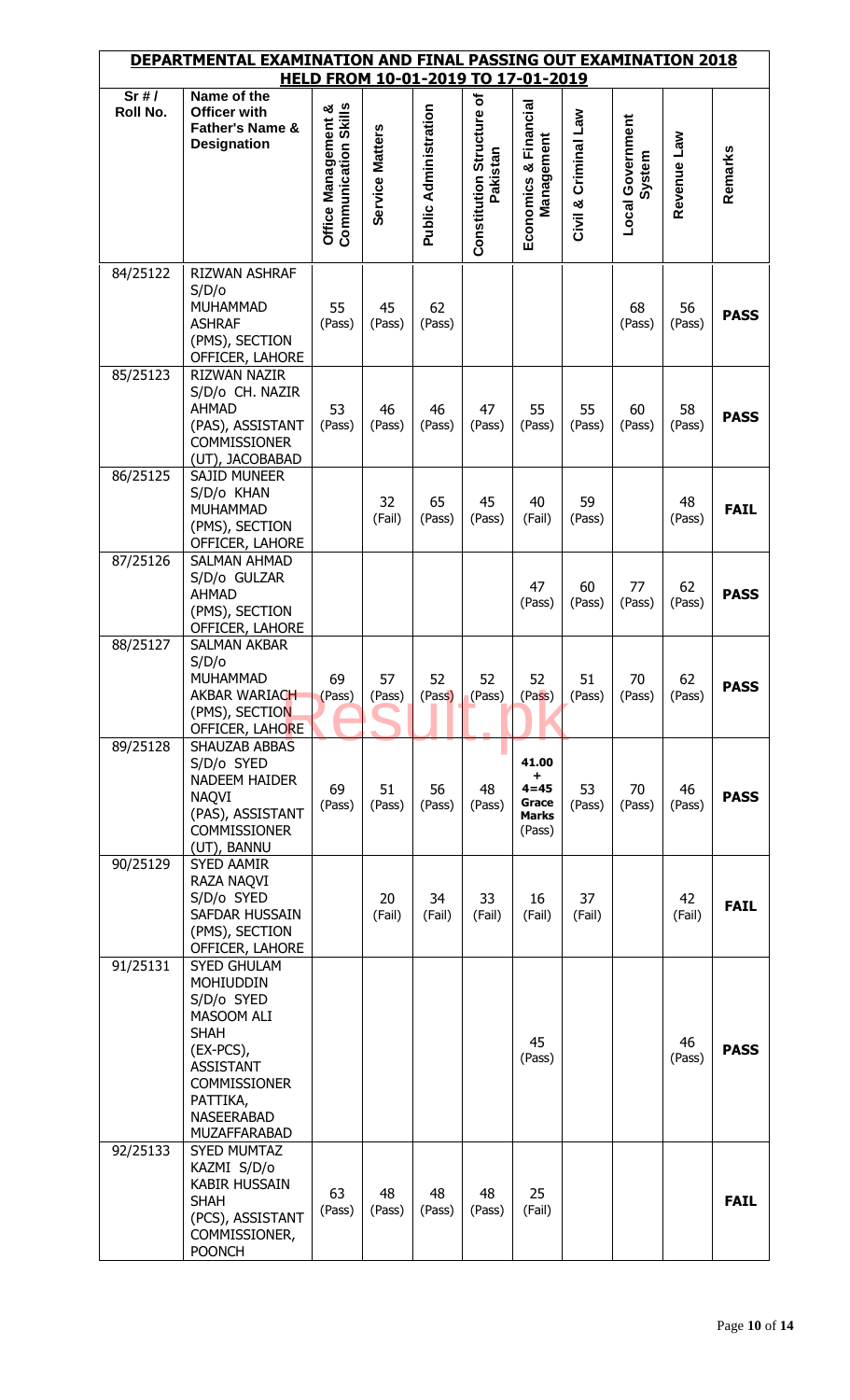|                  | DEPARTMENTAL EXAMINATION AND FINAL PASSING OUT EXAMINATION 2018                                                                                    |                                             |                 |                              |                                       | HELD FROM 10-01-2019 TO 17-01-2019  |                      |                                   |              |             |
|------------------|----------------------------------------------------------------------------------------------------------------------------------------------------|---------------------------------------------|-----------------|------------------------------|---------------------------------------|-------------------------------------|----------------------|-----------------------------------|--------------|-------------|
| Sr#/<br>Roll No. | Name of the<br>Officer with<br><b>Father's Name &amp;</b><br><b>Designation</b>                                                                    | Communication Skills<br>Office Management & | Service Matters | <b>Public Administration</b> | Constitution Structure of<br>Pakistan | Economics & Financial<br>Management | Civil & Criminal Law | <b>Local Government</b><br>System | Revenue Law  | Remarks     |
| 93/25134         | TARIQ MEHMOOD<br>S/D/o ABDUL<br><b>GHAFOOR</b><br>(PMS), SECTION<br>OFFICER, LAHORE                                                                | 83<br>(Pass)                                | 67<br>(Pass)    | 69<br>(Pass)                 | 50<br>(Pass)                          | 51<br>(Pass)                        | 50<br>(Pass)         | 83<br>(Pass)                      | 54<br>(Pass) | <b>PASS</b> |
| 94/25135         | TAUQEER AHMED<br>S/D/o ABDUL<br>LATIF<br>(PMS), SECTION<br>OFFICER, LAHORE                                                                         |                                             | 39<br>(Fail)    |                              | 40<br>(Fail)                          | 39<br>(Fail)                        | 50<br>(Pass)         | 63<br>(Pass)                      | 52<br>(Pass) | <b>FAIL</b> |
| 95/25136         | <b>UMER SARWAR</b><br>S/D/o<br><b>MUHAMMAD</b><br><b>SARWAR</b><br>(PMS), SECTION<br>OFFICER, LAHORE                                               | 66<br>(Pass)                                | 51<br>(Pass)    | 70<br>(Pass)                 | 47<br>(Pass)                          | 62<br>(Pass)                        | 57<br>(Pass)         | 72<br>(Pass)                      | 52<br>(Pass) | <b>PASS</b> |
| 96/25137         | <b>WASIQ ABBAS</b><br>S/D/o<br><b>MUHAMMAD</b><br><b>ABBAS</b><br>(PMS), DISTRICT<br><b>MONITORING</b><br>OFFICER,<br><b>BHAKKAR</b>               |                                             |                 |                              |                                       | 36<br>(Fail)                        |                      |                                   |              | <b>FAIL</b> |
| 97/25138         | YASIR RIZWAN<br>S/D/o SHAUKAT<br>ALI<br>(PMS), SECTION<br>OFFICER, LAHORE                                                                          | 69<br>(Pass)                                | 54<br>(Pass)    | 61<br>$(P$ ass)              | $-47$<br>(Pass)<br>7 I                | 62<br>(Pass)                        | 57<br>(Pass)         | 80<br>(Pass)                      | 58<br>(Pass) | <b>PASS</b> |
| 98/25139         | ZAHID HUSSAIN<br>S/D/o HAMAL<br><b>KHAN</b><br>(PAS), ASSISTANT<br><b>COMMISSIONER</b><br>(UT), TOBA TEK<br><b>SINGH</b>                           | 64<br>(Pass)                                | 54<br>(Pass)    | 65<br>(Pass)                 | 49<br>(Pass)                          | 45<br>(Pass)                        | 60<br>(Pass)         | 71<br>(Pass)                      | 46<br>(Pass) | <b>PASS</b> |
| 99/25140         | <b>ZAHID KHAN</b><br>S/D/o GHULAM<br><b>HAIDER</b><br>(PAS), ASSISTANT<br>COMMISSIONER,<br><b>JHELUM</b>                                           | 60<br>(Pass)                                |                 |                              |                                       | 41<br>(Fail)                        |                      |                                   |              | <b>FAIL</b> |
| 100/25141        | ZAIN UL ABEDIN<br>MEMON S/D/o<br><b>MUHAMMAD</b><br><b>IQBAL MEMON</b><br>(PAS), ASSISTANT<br><b>COMMISSIONER</b><br>$(UT)$ ,<br><b>BAHAWALPUR</b> | 60<br>(Pass)                                | 27<br>(Fail)    | 61<br>(Pass)                 | 51<br>(Pass)                          | 42<br>(Fail)                        | 56<br>(Pass)         | 91<br>(Pass)                      | 36<br>(Fail) | <b>FAIL</b> |
| 101/25142        | ZARYAB SAJID<br>S/D/o SAJID<br><b>HAMEED</b><br>(PMS), SECTION<br>OFFICER, LAHORE                                                                  |                                             |                 |                              |                                       | 45<br>(Pass)                        | 52<br>(Pass)         | 61<br>(Pass)                      | 46<br>(Pass) | <b>PASS</b> |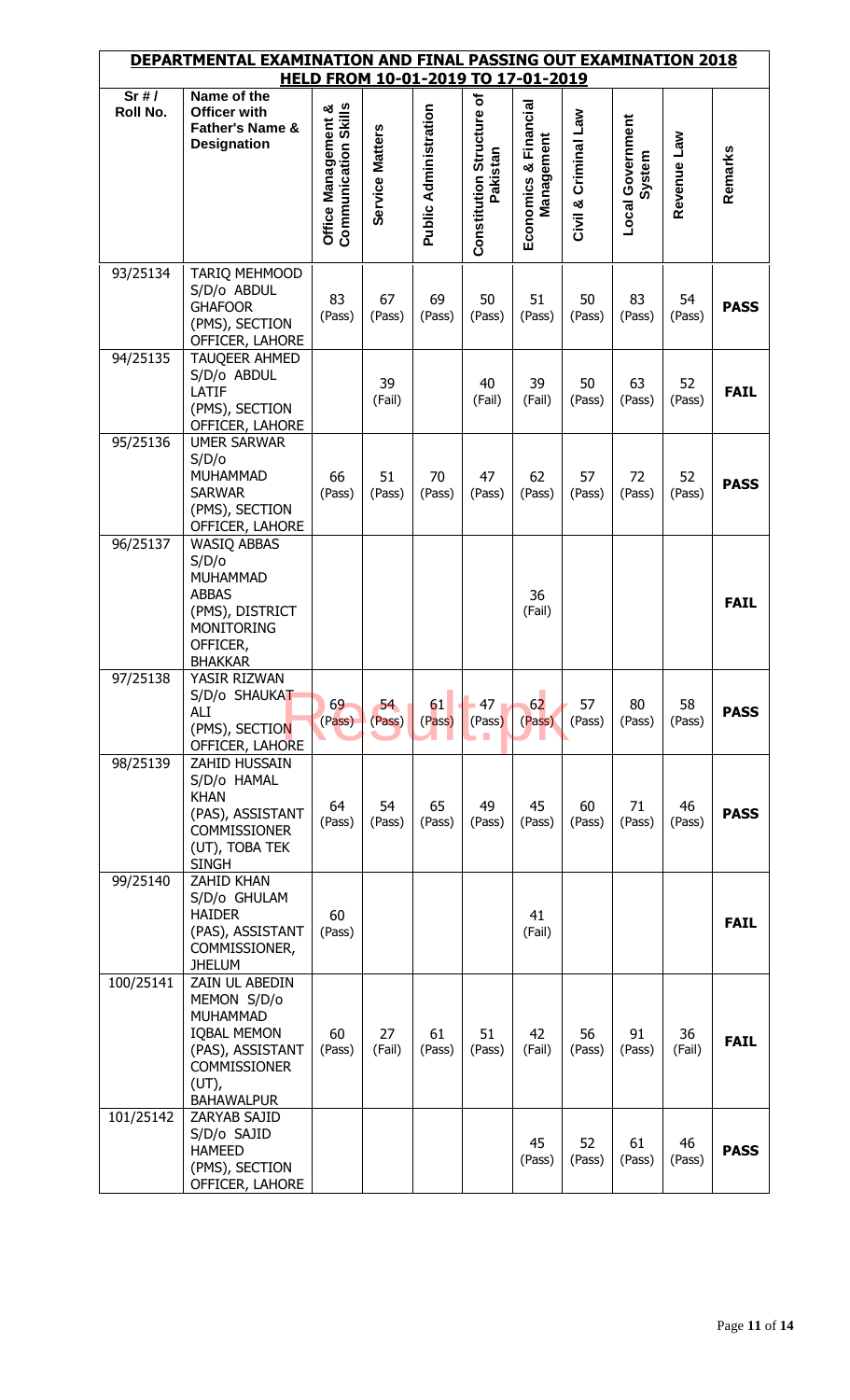| <u>DEPARTMENTAL EXAMINATION AND FINAL PASSING OUT EXAMINATION 2018</u><br>HELD FROM 10-01-2019 TO 17-01-2019 |                                                                                                                                                                  |                                                    |                 |                              |                                       |                                     |                      |                            |              |             |  |
|--------------------------------------------------------------------------------------------------------------|------------------------------------------------------------------------------------------------------------------------------------------------------------------|----------------------------------------------------|-----------------|------------------------------|---------------------------------------|-------------------------------------|----------------------|----------------------------|--------------|-------------|--|
| Sr#/                                                                                                         | Name of the                                                                                                                                                      |                                                    |                 |                              |                                       |                                     |                      |                            |              |             |  |
| Roll No.                                                                                                     | <b>Officer with</b><br>Father's Name &<br><b>Designation</b>                                                                                                     | <b>Communication Skills</b><br>Office Management & | Service Matters | <b>Public Administration</b> | Constitution Structure of<br>Pakistan | Economics & Financial<br>Management | Civil & Criminal Law | Local Government<br>System | Revenue Law  | Remarks     |  |
| 102/25143                                                                                                    | <b>ZEESHAN</b><br><b>NASRULLAH</b><br>RANJHA S/D/o<br><b>NASRULLAH</b><br><b>RANJHA</b><br>(PMS), SECTION<br>OFFICER, LAHORE                                     | 68<br>(Pass)                                       | 48<br>(Pass)    | 64<br>(Pass)                 | 46<br>(Pass)                          | 45<br>(Pass)                        | 57<br>(Pass)         | 88<br>(Pass)               | 46<br>(Pass) | <b>PASS</b> |  |
| 103/25144                                                                                                    | <b>MUHAMMAD</b><br>ILYAS S/D/o<br><b>KHAN</b><br><b>MUHAMMAD</b><br>(PMS), SECTION<br>OFFICER, LAHORE                                                            | 65<br>(Pass)                                       | 50<br>(Pass)    | 48<br>(Pass)                 | 41<br>(Fail)                          | 24<br>(Fail)                        | 50<br>(Pass)         | 72<br>(Pass)               | 46<br>(Pass) | <b>FAIL</b> |  |
| 104/25145                                                                                                    | <b>ABDUL MANAN</b><br>HEERA S/D/o<br><b>MALIK ABDUL</b><br><b>REHMAN</b><br>(PMS),<br><b>ASSISTANT</b><br><b>DIRECTOR</b><br>ADMIN, LAHORE                       | 59<br>(Pass)                                       | 45<br>(Pass)    | 45<br>(Pass)                 | 45<br>(Pass)                          | 30<br>(Fail)                        | 48<br>(Pass)         | 71<br>(Pass)               | 38<br>(Fail) | <b>FAIL</b> |  |
| 105/25147                                                                                                    | <b>TANIA MALIK</b><br>AWAN S/D/o<br>AFZAL HUSSAIN<br>AWAN<br>(PMS), DISTRICT<br><b>MANAGEMENT</b><br>OFFICER, LAHORE                                             |                                                    |                 | 52<br>(Pass)                 |                                       |                                     |                      |                            |              | <b>PASS</b> |  |
| 106/25148                                                                                                    | AWAIS NAWAZ<br>S/D/o HAQ<br><b>NAWAZ</b><br>(EX-PSS),<br><b>DEPUTY</b><br><b>DIRECTOR</b><br>ADMIN, LAHORE                                                       |                                                    |                 |                              | 41<br>(Fail)                          | 40<br>(Fail)                        |                      |                            |              | <b>FAIL</b> |  |
| 107/25149                                                                                                    | <b>FARHAT HUSSAIN</b><br>FAROOQ S/D/o<br><b>MUHAMMAD</b><br><b>HUSSAIN</b><br>(EX-PSS),<br><b>DIRECTOR</b><br>ADMIN, LAHORE                                      | 81<br>(Pass)                                       | 54<br>(Pass)    | 47<br>(Pass)                 | 46<br>(Pass)                          | 34<br>(Fail)                        | 47<br>(Pass)         | 82<br>(Pass)               | 48<br>(Pass) | <b>FAIL</b> |  |
| 108/25150                                                                                                    | NAVEED HUSSAIN<br>S/D/o<br><b>MUHAMMAD</b><br><b>SHAFI</b><br>(PMS),<br><b>ASSISTANT</b><br>COMMISSIONER,<br><b>TAUNSA</b>                                       |                                                    |                 | 46<br>(Pass)                 |                                       |                                     |                      |                            |              | <b>PASS</b> |  |
| 109/25151                                                                                                    | <b>SYED SABTAIN</b><br><b>ABID KAZMI</b><br>S/D/o SYED<br><b>IMDAD HUSSAIN</b><br><b>KAZMI</b><br>$(EX-PCS),$<br><b>ASSISTANT</b><br>COMMISSIONER,<br>RAWALPINDI |                                                    |                 |                              |                                       |                                     |                      |                            | 48<br>(Pass) | <b>PASS</b> |  |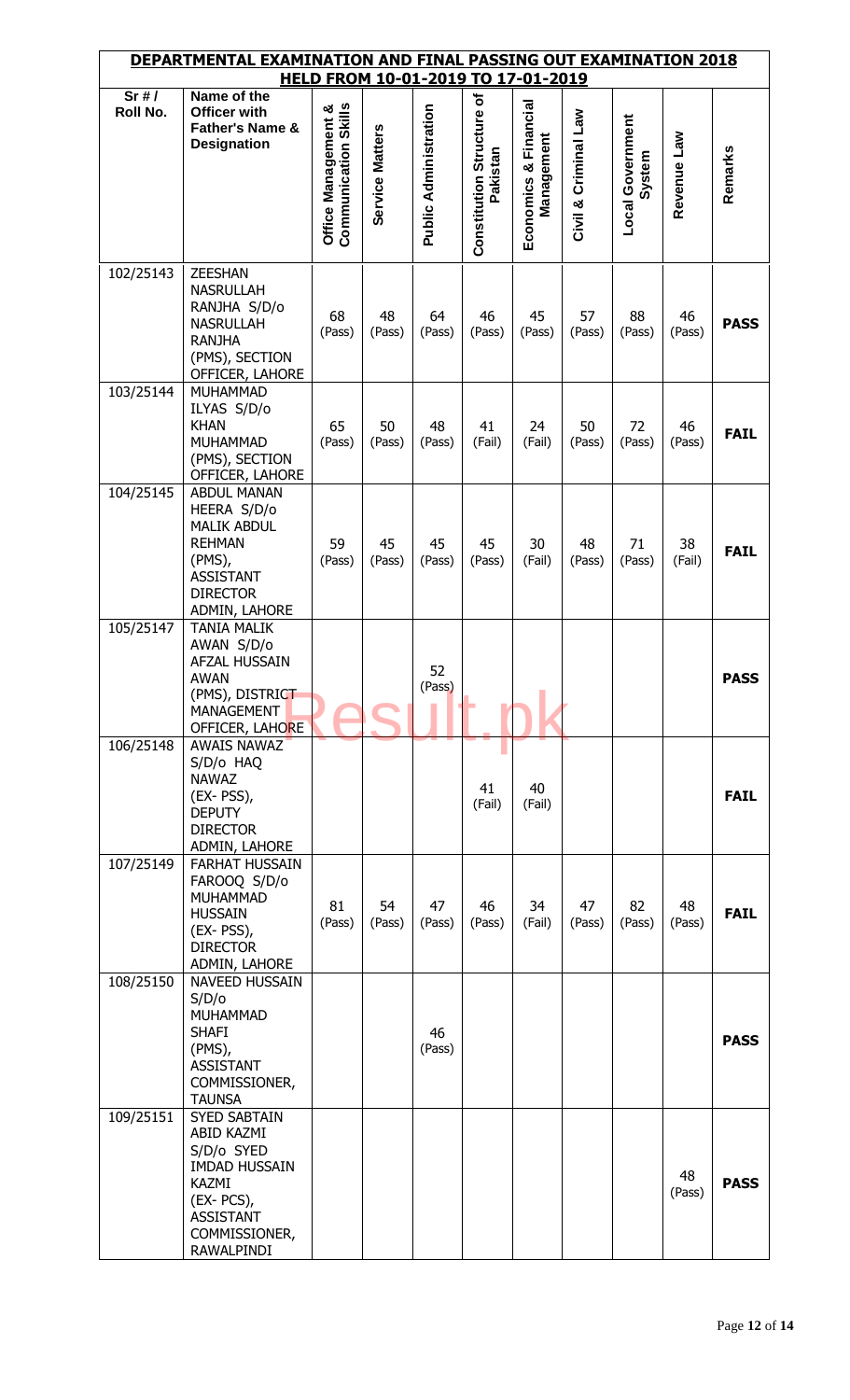| DEPARTMENTAL EXAMINATION AND FINAL PASSING OUT EXAMINATION 2018<br>HELD FROM 10-01-2019 TO 17-01-2019 |                                                                                                                                                                          |                                                    |                 |                              |                                       |                                     |                         |                                   |              |             |
|-------------------------------------------------------------------------------------------------------|--------------------------------------------------------------------------------------------------------------------------------------------------------------------------|----------------------------------------------------|-----------------|------------------------------|---------------------------------------|-------------------------------------|-------------------------|-----------------------------------|--------------|-------------|
| Sr#/<br>Roll No.                                                                                      | Name of the<br>Officer with<br>Father's Name &<br><b>Designation</b>                                                                                                     | <b>Communication Skills</b><br>Office Management & | Service Matters | <b>Public Administration</b> | Constitution Structure of<br>Pakistan | Economics & Financial<br>Management | Criminal Law<br>Civil & | <b>Local Government</b><br>System | Revenue Law  | Remarks     |
| 110/25153                                                                                             | <b>RANA</b><br>MUHAMMAD<br><b>JAMIL KHAN</b><br>S/D/o RANA<br><b>WALI DIN</b><br>$(EX-PCS),$<br><b>FINANCE &amp;</b><br><b>PLANNING</b><br>OFFICER,<br><b>GUJRANWALA</b> |                                                    |                 |                              |                                       |                                     |                         | 54<br>(Pass)                      |              | <b>PASS</b> |
| 111/25154                                                                                             | NADIA SHAFIQ<br>S/D/o SYED<br>SHAFIQ SHAH<br>$(EX-PCS),$<br><b>DISTRICT</b><br><b>MONITORING</b><br>OFFICER,<br><b>KHUSHAB</b>                                           |                                                    |                 |                              |                                       |                                     | 57<br>(Pass)            |                                   |              | <b>PASS</b> |
| 112/25155                                                                                             | <b>MUHAMMAD</b><br><b>MAQSOOD</b><br>AHMAD S/D/o<br>SHARF UD DIN<br>(PMS), SECTION<br>OFFICER, LAHORE                                                                    | 34<br>(Fail)                                       | 10<br>(Fail)    | 26<br>(Fail)                 | 20<br>(Fail)                          | 10<br>(Fail)                        | 27<br>(Fail)            | 78<br>(Pass)                      | 34<br>(Fail) | <b>FAIL</b> |
| 113/25156                                                                                             | SHAHID NADEEM<br>S/D/O<br>MUHAMMAD<br><b>JAMIL</b><br>$(PMS)$ ,<br><b>ASSISTANT</b><br>COMMISSIONER,<br><b>JARANWALA</b>                                                 |                                                    |                 |                              | 40<br>(Fail)                          |                                     |                         |                                   |              | <b>FAIL</b> |
| 114/25157                                                                                             | <b>ARSHAD AHMAD</b><br>S/D/O<br><b>MUHAMMAD</b><br><b>AHMAD</b><br>(PMS),<br><b>ASSISTANT</b><br>COMMISSIONER,<br>SARGODHA                                               |                                                    |                 |                              | 45<br>(Pass)                          |                                     |                         |                                   | 54<br>(Pass) | <b>PASS</b> |
| 115/25159                                                                                             | SHAMAS ALAM<br>QURESHI S/D/o<br><b>NUNAY KHAN</b><br>(PMS), SECTION<br>OFFICER, LAHORE                                                                                   | 61<br>(Pass)                                       | 29<br>(Fail)    | 40<br>(Fail)                 | 39<br>(Fail)                          | 21<br>(Fail)                        | 46<br>(Pass)            | 77<br>(Pass)                      | 37<br>(Fail) | <b>FAIL</b> |
| 116/25160                                                                                             | <b>ABBAS RAZA</b><br>NASIR S/D/o<br>MUHAMMAD<br>ZAHID AKHTAR<br>(PMS),<br><b>ASSISTANT</b><br>COMMISSIONER,<br>SADIQABAD                                                 |                                                    |                 |                              | 46<br>(Pass)                          |                                     |                         |                                   |              | <b>PASS</b> |
| 117/25162                                                                                             | <b>UMER FAROOQ</b><br>S/D/o JUNG<br><b>BADSHAH</b><br>(PMS), SECTION<br>OFFICER, LAHORE                                                                                  |                                                    |                 | 37<br>(Fail)                 |                                       |                                     |                         |                                   |              | <b>FAIL</b> |